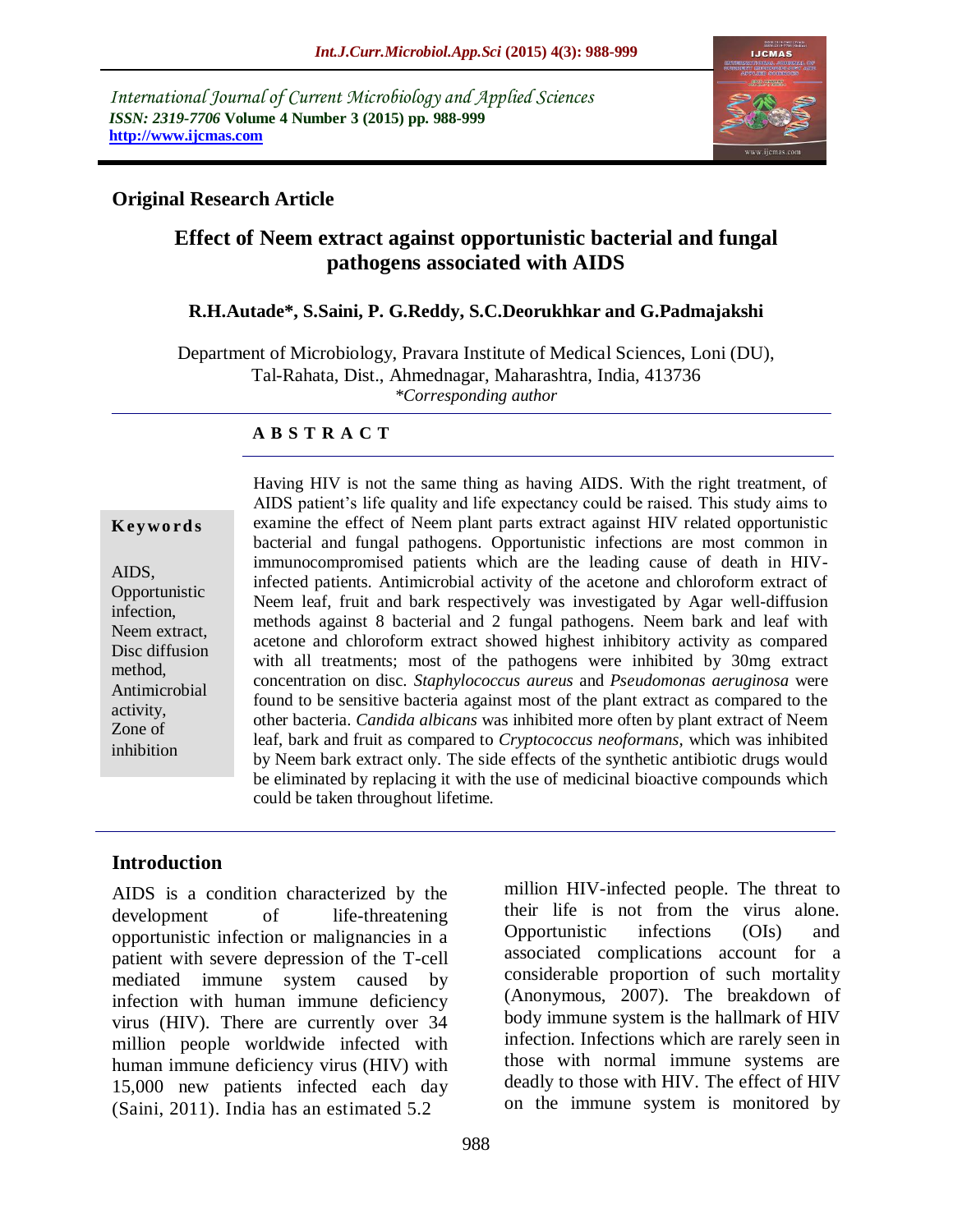measuring the CD4 (T-helper) lymphocyte count in the blood. Depletion of CD4 cell count is a hallmark of disease progression in AIDS (AydinCiledag and Demet Karnak, 2011). OIs are caused by various pathogenic microorganisms such as bacteria, fungi, virus and parasites (Hirschtick *et al.,* 1995). Many of the antibiotics used in management of bacterial infections are experiencing increased resistance posing enormous public health concern.

Medicinal plants are part and parcel of human science from the dawn of civilization. In India they form the backbone of several indigenous traditional medicines (Nayak *et al.,* 2011). Medicinal plants are various plants used in herbalism and thought by some to have medicinal properties. Plants have a great potential for producing new drugs for human benefit. Neem is used in traditional medicine as a source of many therapeutic agents in the Indian culture and grows well in the tropical countries. Its twigs provide a chewing stick and are widely used in the Indian sub-continent (Almas, K., and Ansallafi, T.R., 1995). The chemical constituents contain many biologically active compounds that can be extracted from Neem, including alkaloids, lavonoids, triterpenoids, phenolic compounds, carotenoids, steroids and ketones, biologically most active compound is azadirachtin, it is actually a mixture of seven isomeric compounds labelled as azadirachtin A-G and azadirachtin E is more effective (Verkerk and Wright, 1993). Other compounds that have a biological activity are salannin, volatile oils, meliantriol and nimbin (Anonymous, 1992).

There is a continuous development of resistant strains which pose the need for search and development of new drug to cure diseases. Systematic screening of them may result in the discovery of novel effective

antimicrobial compounds. According to a report of WHO, more than 80% of world's populations depend on traditional medicine for their primary health care needs. Extraction (as the term is pharmaceutically used) is the separation of medicinally active portions of plant (and animal) tissues using selective solvents through standard procedures. Such extraction techniques separate the soluble plant metabolites and leave behind the insoluble cellular marc. The products so obtained from plants are relatively complex mixtures of metabolites, in liquid or semisolid state or (after removing the solvent) in dry powder form, and are intended for oral or external use (Handa *et al.,* 2008).

Traditional systems of medicine like Ayurveda, Unani, Homeopathy and Siddha solely rely on phyto-pharmaceuticals that are obtained from selected medicinal plants (herbs) based on traditional knowledge gained over a period of time and expertise by the because of the wide spread belief that 'herbal medicine' is safer than costly synthetic drugs which possesses side effects.

# **Materials and Methods**

# **Collection of plant materials**

The samples for antibacterial and antifungal activity testing were collected from local places. Neem plant parts i.e. bark, leaves and fruit were collected in cotton bags by cutting it in to small pieces. Authentication of plant material was done at Medicinal Plant Nursery, Mahatma Phule Krishi Vidhyapeeth Rahuri. Tal – Rahuri, Dist. Ahmednagar, Maharashtra, India.

## **Preparation of plant extract**

After collection of the plant parts were cleaned (running tap water for 10 min and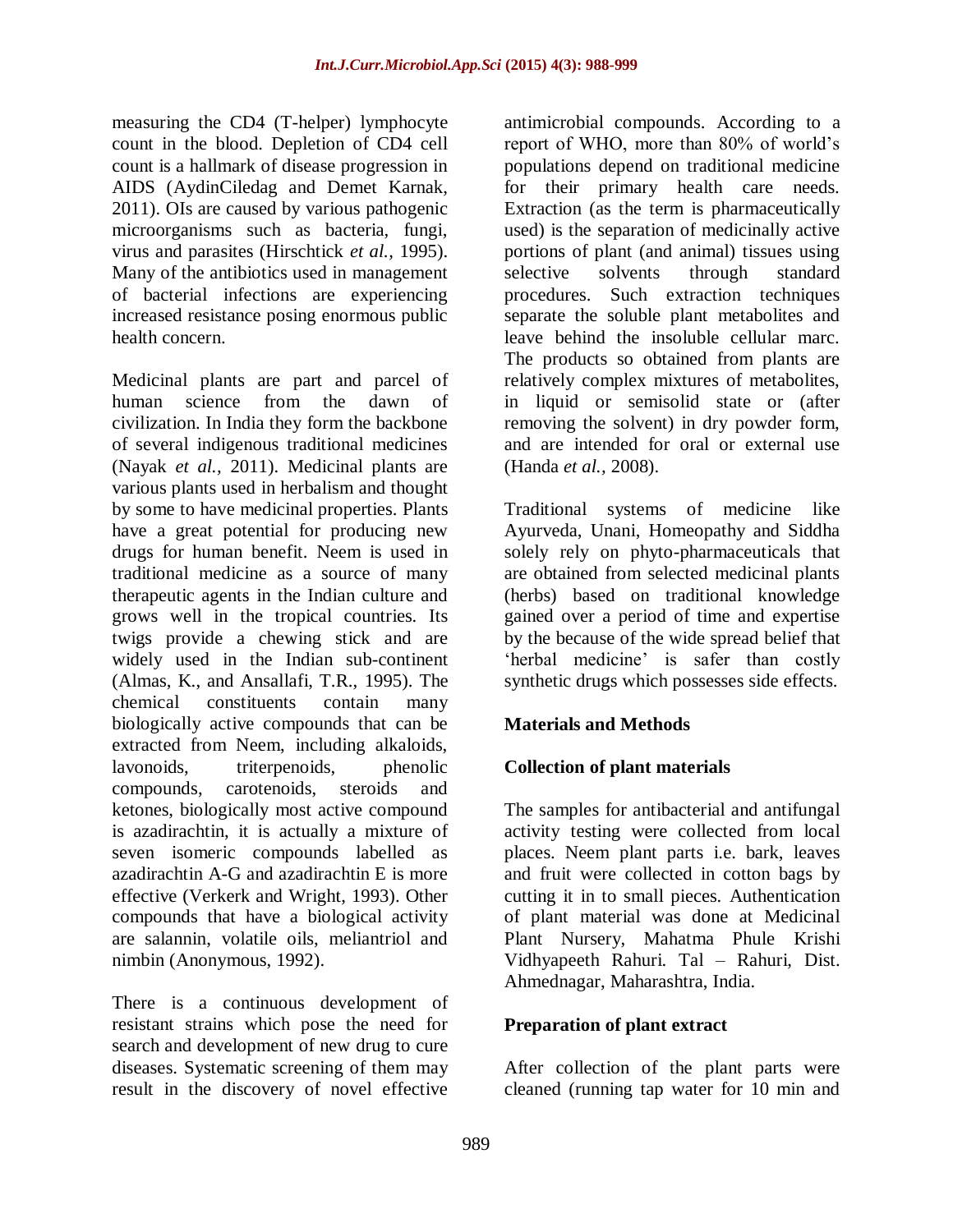then with distilled water for 5 min), shade dried (10 to 15 days) and powdered by using mixer grinder. The plant extracts were obtained by using Soxhlet apparatusas depicted in Fig. 1. Two types of solvents were used namely acetone and chloroform. The excess solvent present in the recovered extracts were allowed to evaporate by keeping it at room temperature. The dry weights of extract were measured. 1 mg/ml stock solutions of the extracts were prepared by dissolving the 1mg of dry extract in to 1ml of respective solvent and stored at room temperature until further antimicrobial assay.

## **Collection of clinical samples**

CD4 count was done for the HIV patients as shown Table 1. The blood for CD4 detection had been collected within one week of collection of clinical specimens for culture of bacteria and fungus. The CD4 count is the number of CD4 cells per microliter (μL) of blood. It is used to stage the patient's disease, determine the risk of opportunistic illnesses, assess prognosis, and guide decisions about when to start antiretroviral therapy (ART). Clinical samples namely blood, urine, sputum, pus and wound, nail and head scrapings were collected from the suspected symptomatic HIV positive patients, under the watchful eye of experienced medical practitioner. All unsuitable specimens were discarded and a repeat specimen was collected.

## **Isolation and Identification of pathogens**

Bacterial and fungal pathogens tested in this study were isolated from clinical samples of suspected symptomatic HIV patients. Eight bacterial and two fungal pathogens were isolated and confirmed by staining, morphological and biochemical characteristics.

## **Preparation & Maintenance of stock culture**

The clinical isolates of bacterial and fungal pathogens were inoculated on nutrient agar slants and potato dextrose agar respectively and incubated overnight at  $37^{\circ}$ C. These cultures were stored in a refrigerator at  $4^{\circ}C$ . Fresh slopes cultures were prepared every 3- 4 weeks until subjected to further antimicrobial study.

## **Preparation of inoculum culture**

The inoculums for most of the microorganisms was prepared by transferring a loop full culture of microorganisms from the agar slant to a tube containing 5 ml of liquid media with the help of nicrome wire loop and incubated for  $24$  h at 37  $^0$ C. The tubes were shaken occasionally to aerate for promoting growth. Fresh 24 hr culture of bacteria was suspended in sterile distilled water to obtain a turbidity of 0.5 McFarland standard. The final inoculum size was adjusted to  $5\times10^{5}$ CFU/ml.

# **Inoculating the agar plates**

Approximately 10ml of sterilized medium was poured in autoclaved petri-plate for base agar under sterilized condition. The overnight grown culture of turbidity approximately  $5x10^5$  bacterial and fungal was used to inoculate agar assay plates. Petri dishes were poured with 1ml of bacterial and fungal suspension which had been growing overnight for 24 h at 37°C and was swabbed with a sterile cotton swab by rotating the assay plates**.**

## **Antimicrobial assay**

The antimicrobial assay of acetone and chloroform extracts of Neem bark, leaves and fruit was performed by disc diffusion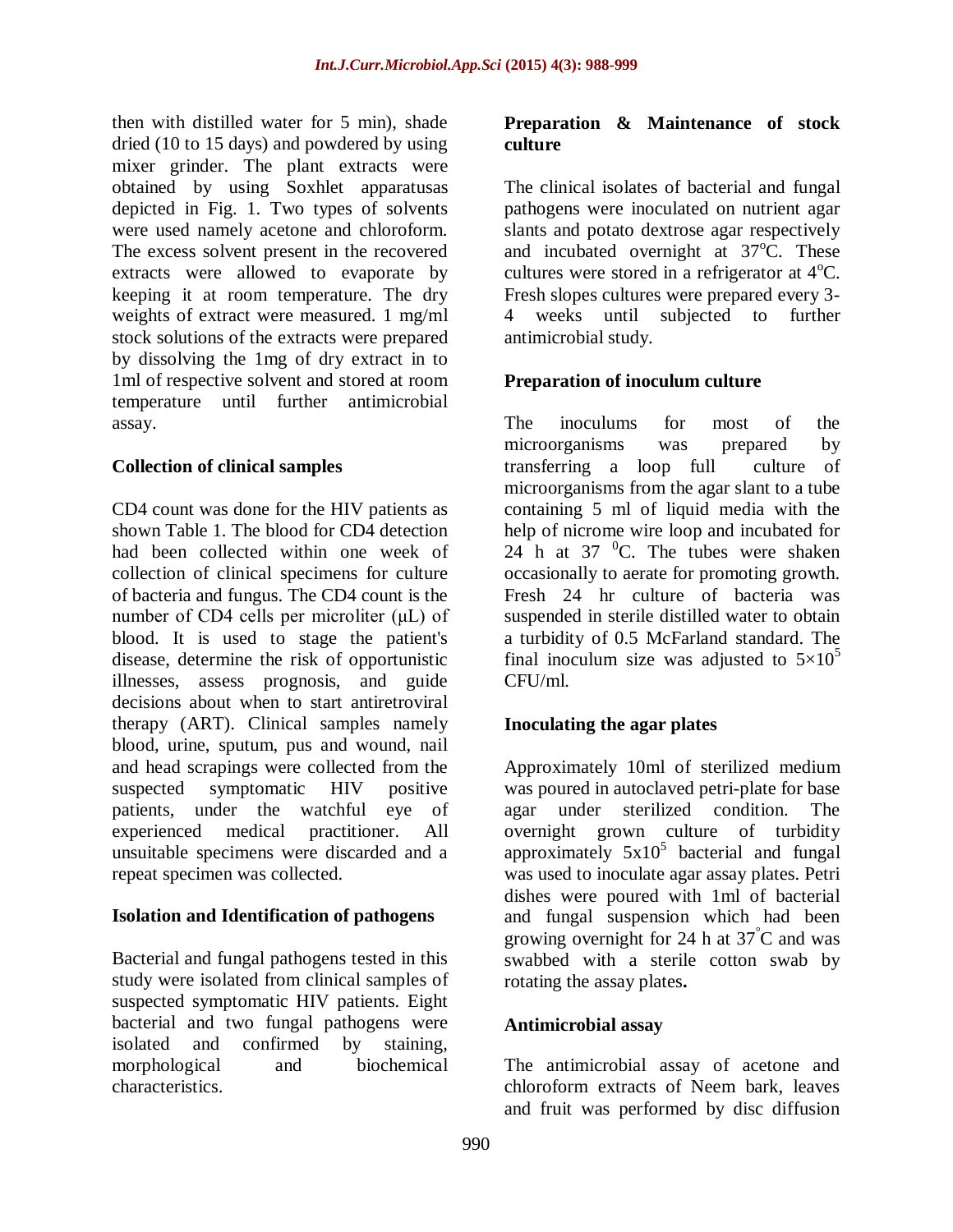method. From the 1 mg/ml extract stock solution, sterilized paper disc of 6mm diameter had prepared from card sheet paper, and were impregnated with plant extract with help of micropipette in such way that each disc will receive the extract concentration as 5mg, 10mg, 20mg, 30mg and kept for drying in laminar air flow for 2- 4 hrs for evaporating of the solvents. Dried discs containing extracts of plant material and control discs were then aseptically placed on the culture media.

Plates were then incubated upside down for 18-24 h at 37 $\mathrm{^{0}C}$ . Negative control discs were prepared by imprinting the discs with acetone and chloroform respectively. Similarly, standard positive control discs (containing antibiotics) of HiMedia were used. The diameter of inhibition zones was measured with help of Hi antibiotic zone scale (HiMedia).

## **Results and Discussion**

## **Preparation of plant extract**

Standard procedure for extraction of antibacterial and antifungal compounds by using Soxhlet apparatus was followed (Mukherjee and Pulok, 2010). Acetone and chloroform extracts of Neem (Leaf, Bark and fruit) were collected; stock solutions were prepared and stored at room temperature for further studies shown in Table 3.

## **Isolation and identification of pathogens from suspected symptomatic HIV patients**

As per the guidelines and procedure for biochemical test referred from *Microbiology Laboratory Manual* (Sundarraj, 2010), 8 major bacteria and 2 major fungi were isolated from the clinical samples of suspected symptomatic HIV patients. All the isolated bacterial and fungal species were

confirmed through morphology, staining and biochemical tests and all the test results were compared with the standard test results for confirmation shown in Table 2. Isolated pathogen with its percentage of occurrence in respective clinical samples is mentioned in Table 1. Eight major bacterial pathogens were isolated from the samples; *Pseudomonas aeruginosa (53%), Escherichia coli (79%), Salmonella typhi (33%), Shigella (33%), Streptococcus pneumoniae (75%), Staphylococcus aureus (83%), Acinetobacter (29%), Klebsiella pneumoniae (40%).* Only two fungal spp., were identified i.e. *Candida albicans (43%), Cryptococcus neoformans (50%).* 

## **Effects of neem extract against opportunistic pathogens**

Table 4 and Table 5 represents the comparative results of the zones of the inhibition formed by the acetone and chloroform extract prepared from different Neem plant parts against bacterial and fungal opportunistic pathogens tested by disc diffusion assay.

## **Effect of acetone solvent extract on bacterial pathogen**

Neem leaf extract 30mg, showed highest zone of inhibition (20mm) against *Pseudomonas aeruginosa* and *Staphylococcus aureus* followed by (16mm) for *E. Coli* and *Klebsiella pneumoniae* respectively.

*Streptococcus pneumoniae* and *Staphylococcus aureus* were inhibited by Neem bark extract with zone of inhibition (14mm) at 30mg extract concentration on disc. Earlier studies concluded that Neem leaf extract 30mg/ml was more effective than bark extract against *Staphylococcus aureus* with zone inhibition 17mm (Chaturvedi *et al.,* 2011). Neem fruit extract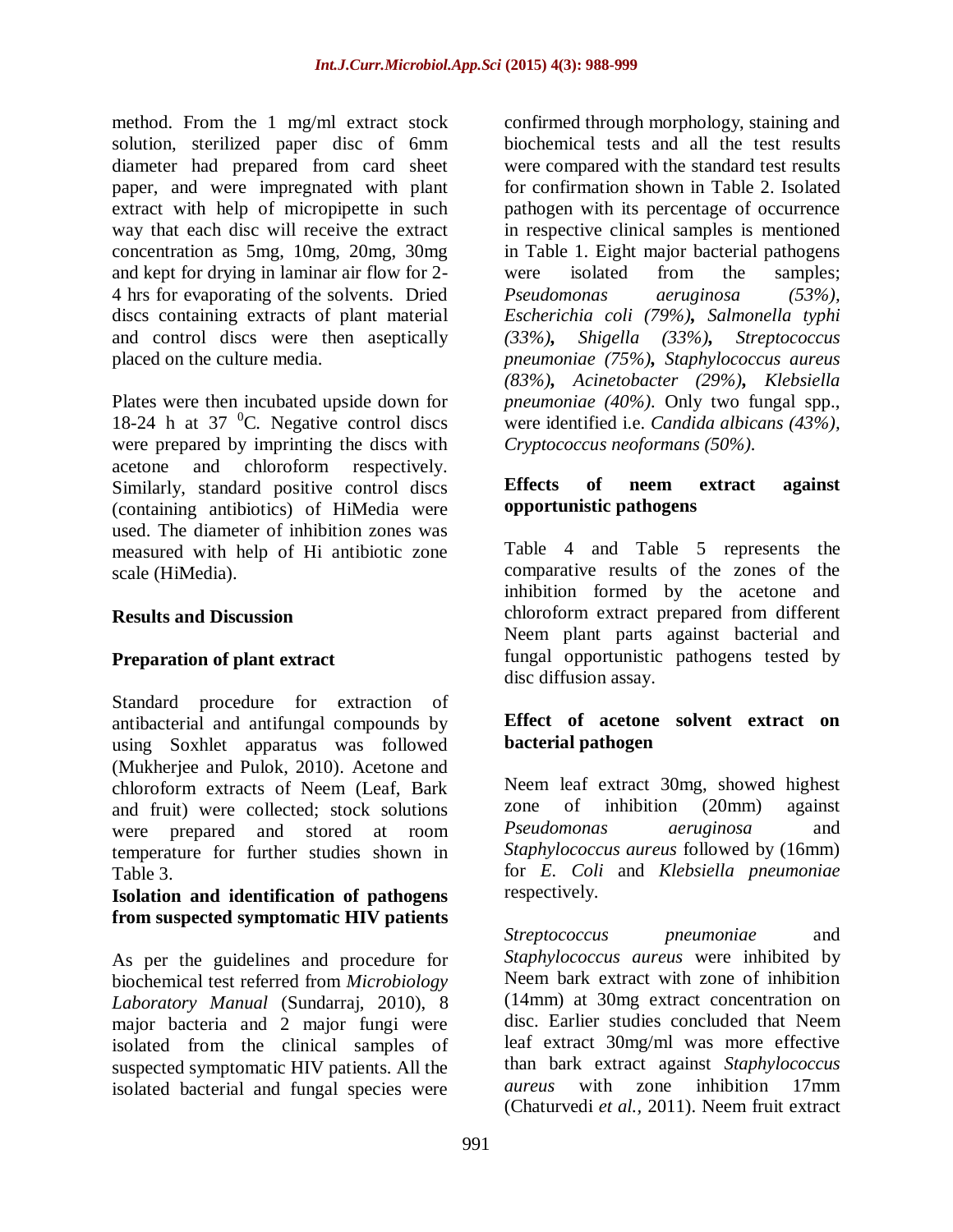does not showed promising result in terms of zone of inhibition except, *Shigella* inhibited by 30gm extract with zone of inhibition (14mm).

### **Effect of chloroform solvent extract on bacterial pathogen**

Neem leaf extract with chloroform showed antibacterial activity against *Streptococcus pneumoniae* and zone of inhibition (18mm) was observed with 30mg extract concentration. Neem bark was found to be having antibacterial activity against *Staphylococcus aureus* with zone of inhibition 17mm. Neem fruit extract showed zone of inhibition (12mm) at 30mg concentration against *E. Coli.*

## **Effect of acetone and chloroform solvents extract on fungal pathogen**

*Candida albicans* growth was inhibited by both type of solvent extracts of Neem Leaf, bark & fruit. Highest zone of inhibition (17mm) was observed against Neem leaf with chloroform extract. The 5 % aqueous leaf extract of neem caused an inhibition in growth of *Candida albicans* (Mahmoud *et al.,* 2011). *Cryptococcus neoformans* was found to be resistant against most of the types of extract except Neem bark with acetone and chloroform extract shown zone of inhibition (12mm and 13mm) respectively.

| <b>Organisms</b>         | <b>Specimens</b> | No. of         | <b>Positive</b> | $\frac{0}{0}$ | CD4      |
|--------------------------|------------------|----------------|-----------------|---------------|----------|
|                          |                  | <b>HIV</b>     | clinical        | of            | count/µL |
|                          |                  | patients       | samples         | Occurrence    |          |
|                          |                  | clinical       |                 |               |          |
|                          |                  | samples        |                 |               |          |
| Pseudomonas aeruginosa   | Sputum, wound    | 36             | 19              | 53            | 300-380  |
|                          | swab             |                |                 |               |          |
| Escherichia coli         | Stool            | 14             | 11              | 79            | 340-360  |
| Salmonella typhi         | Stool            | 9              | 3               | 33            | 250-410  |
| <i>Shigella</i>          | Stool            | 6              | $\overline{2}$  | 33            | 280-390  |
| Streptococcus pneumoniae | Sputum           | 28             | 21              | 75            | 410-500  |
| Staphylococcus aureus    | Sputum           | 30             | 25              | 83            | 300-390  |
| Acinetobacter            | Wounds, skin     | 14             | $\overline{4}$  | 29            | 270-350  |
|                          | scraping         |                |                 |               |          |
| Klebsiella pneumoniae    | Stool            | 5              | $\overline{2}$  | 40            | 400-490  |
| Candida albicans         | Oral swab        | 7              | 3               | 43            | 380-490  |
| Cryptococcus neoformans  | CSF              | $\overline{2}$ |                 | 50            | 100-150  |

**Table.1** Isolation of pathogens from clinical samples of HIV positive patients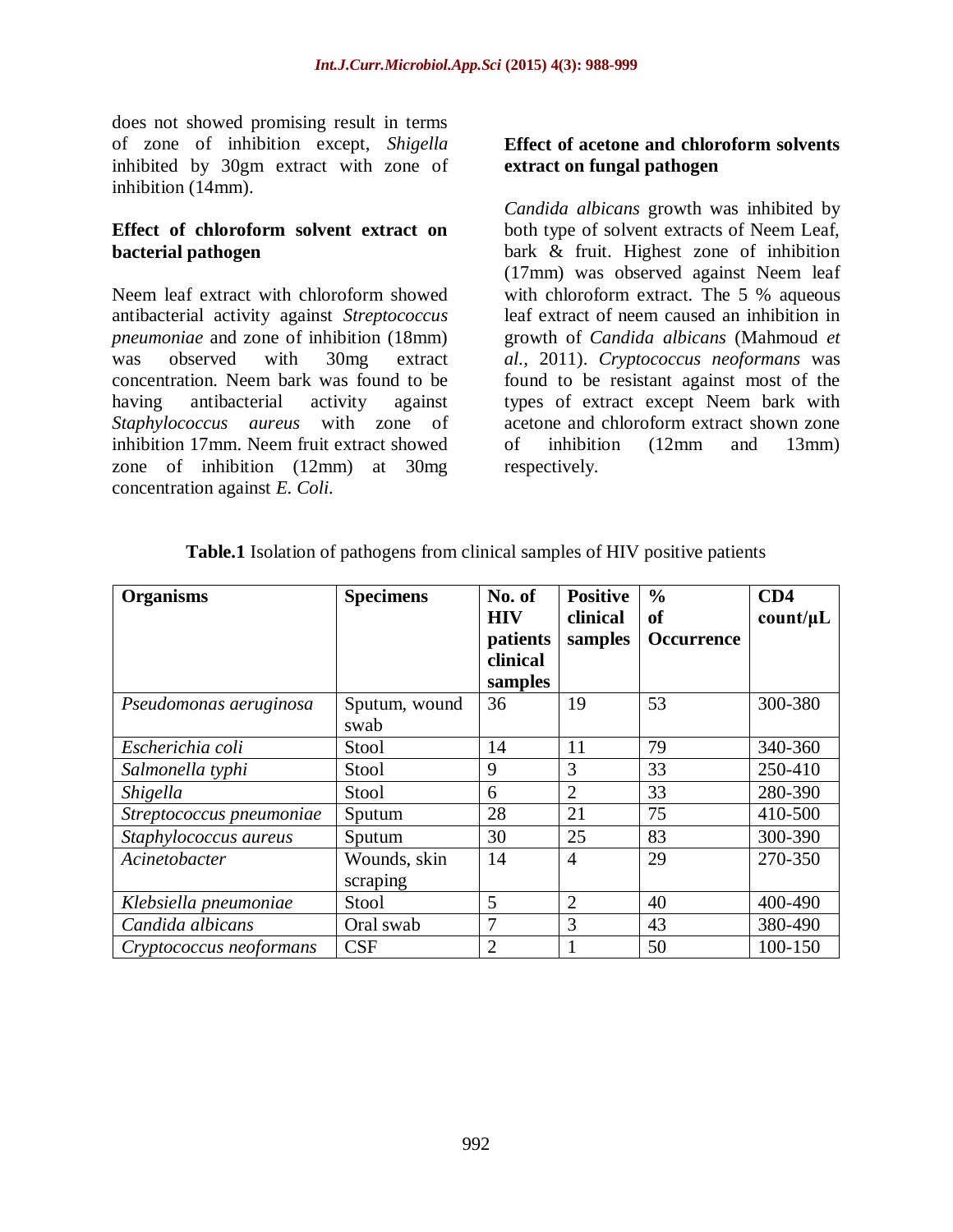**Table.2** Summary of the Staining, Morphology and Biochemical characteristics of isolated bacteria and fungi form clinical samples of suspected symptomatic HIV patients

| Sr. No.          | Organism<br>Name of                                                                                                                                                         | <b>Gram Staining</b>                                                                                                                                                                                                         | Morphology     | Catalase | Oxidase                              | Motility                             | Coagulase      | <b>TSI</b>         | Urease            | Indole                               | red<br>Methyl                        | Proskauer<br>Voges-                  | Citrate                              | Glocose                              | Lactose           | <b>Maltose</b>        | Sucrose       |
|------------------|-----------------------------------------------------------------------------------------------------------------------------------------------------------------------------|------------------------------------------------------------------------------------------------------------------------------------------------------------------------------------------------------------------------------|----------------|----------|--------------------------------------|--------------------------------------|----------------|--------------------|-------------------|--------------------------------------|--------------------------------------|--------------------------------------|--------------------------------------|--------------------------------------|-------------------|-----------------------|---------------|
| 1.               | Pseudomonas aeruginosa                                                                                                                                                      | $\blacksquare$                                                                                                                                                                                                               | <b>Bacilli</b> | $+$      | $+$                                  | $+$                                  |                | / -+               |                   |                                      |                                      |                                      | $+$                                  | W<br>$\boldsymbol{F}$                | $N\!F$            | NF                    | NF            |
| 2.               | Escherichia coli                                                                                                                                                            |                                                                                                                                                                                                                              | <b>Bacilli</b> | $+$      | $\overline{a}$                       | $\ddot{}$                            | $\blacksquare$ | $AA/-$             | $\overline{a}$    | $\ddot{}$                            | $\ddot{}$                            | $\blacksquare$                       | $\ddot{+}$                           | $\overline{F}$                       | $\bm{F}$          | WF                    | NF            |
| 3.               | Salmonella typhi                                                                                                                                                            |                                                                                                                                                                                                                              | <b>Bacilli</b> | $+$      | $\blacksquare$                       | $\ddag$                              | $\blacksquare$ | <b>KK</b><br>$- +$ | $\overline{a}$    | $\overline{\phantom{0}}$             | $+$                                  | $\overline{\phantom{0}}$             | $+$                                  | $\bm{F}$                             | $\bm{F}$          | W<br>$\boldsymbol{F}$ | NF            |
| $\overline{4}$ . | Shigella                                                                                                                                                                    |                                                                                                                                                                                                                              | <b>Bacilli</b> |          |                                      |                                      |                | <b>KK</b><br>$-+$  | $\overline{a}$    |                                      | $\pm$                                |                                      | ÷                                    | $\boldsymbol{F}$                     | $\boldsymbol{F}$  | W<br>$\boldsymbol{F}$ | NF            |
| 5.               | Streptococcus<br>pneumoniae                                                                                                                                                 | $\ddot{}$                                                                                                                                                                                                                    | Cocci          |          | $\boldsymbol{N}$<br>$\boldsymbol{P}$ | $\boldsymbol{N}$<br>$\boldsymbol{P}$ | $+$            | $\boldsymbol{NP}$  | $\mathbf{NP}$     | $\boldsymbol{N}$<br>$\boldsymbol{P}$ | $\boldsymbol{N}$<br>$\boldsymbol{P}$ | $\boldsymbol{N}$<br>$\boldsymbol{P}$ | $\boldsymbol{N}$<br>$\boldsymbol{P}$ | $\boldsymbol{N}$<br>$\boldsymbol{P}$ | $\mathbf{NP}$     | $\boldsymbol{NP}$     | $\mathbf{NP}$ |
| 6.               | Staphylococcus aureus                                                                                                                                                       | $+$                                                                                                                                                                                                                          | Cocci          | $+$      | $\boldsymbol{N}$<br>$\boldsymbol{P}$ | $\boldsymbol{N}$<br>$\boldsymbol{P}$ | $+$            | $\boldsymbol{NP}$  | $\boldsymbol{NP}$ | $\boldsymbol{N}$<br>$\boldsymbol{P}$ | $\boldsymbol{N}$<br>$\boldsymbol{P}$ | $\boldsymbol{N}$<br>$\boldsymbol{P}$ | $\boldsymbol{N}$<br>$\boldsymbol{P}$ | $\boldsymbol{N}$<br>$\boldsymbol{P}$ | $\boldsymbol{NP}$ | $\boldsymbol{NP}$     | $\mathbf{NP}$ |
| 7.               | Acinetobacter                                                                                                                                                               | $\overline{a}$                                                                                                                                                                                                               | Cocci          |          |                                      |                                      | $\blacksquare$ | $AA/-$             | $+$               | $\blacksquare$                       |                                      | $\blacksquare$                       | $+$                                  | $\boldsymbol{F}$                     | WF                | $N\!F$                | NF            |
| 8.               | Klebsiella pneumoniae                                                                                                                                                       |                                                                                                                                                                                                                              | <b>Bacilli</b> |          |                                      | $+$                                  | $\blacksquare$ | $A K$ /+-          | $+$               |                                      |                                      | $+$                                  | $+$                                  | $\bm{F}$                             | $\bm{F}$          | $N\!F$                | NF            |
| 9.               | Candida<br>albicans                                                                                                                                                         | On Sabouraud's dextrose agar colonies were white to cream colored, smooth, glabrous and yeast-<br>like in appearance. Clusters of round blastoconidia were present at some septae. Thick walled<br>chlamydospores were seen. |                |          |                                      |                                      |                |                    |                   |                                      |                                      |                                      |                                      |                                      |                   |                       |               |
| 10.              | Cryptococcus<br>neoformins                                                                                                                                                  | Colonies (SDA) cream-coloured smooth, mucoid yeast-like colonies.<br>Indian Ink staining microscopic observation -Positive - Distinct, wide gelatinous capsules was<br>present.                                              |                |          |                                      |                                      |                |                    |                   |                                      |                                      |                                      |                                      |                                      |                   |                       |               |
|                  | $NP$ – Not performed, F = Fermenter, WF = Weak Fermenter, NF = Non Fermenter, + = positive, - = Negative, $A/A$ = Acid slant acid butt,<br>$K/A = Alkaline slant acid butt$ |                                                                                                                                                                                                                              |                |          |                                      |                                      |                |                    |                   |                                      |                                      |                                      |                                      |                                      |                   |                       |               |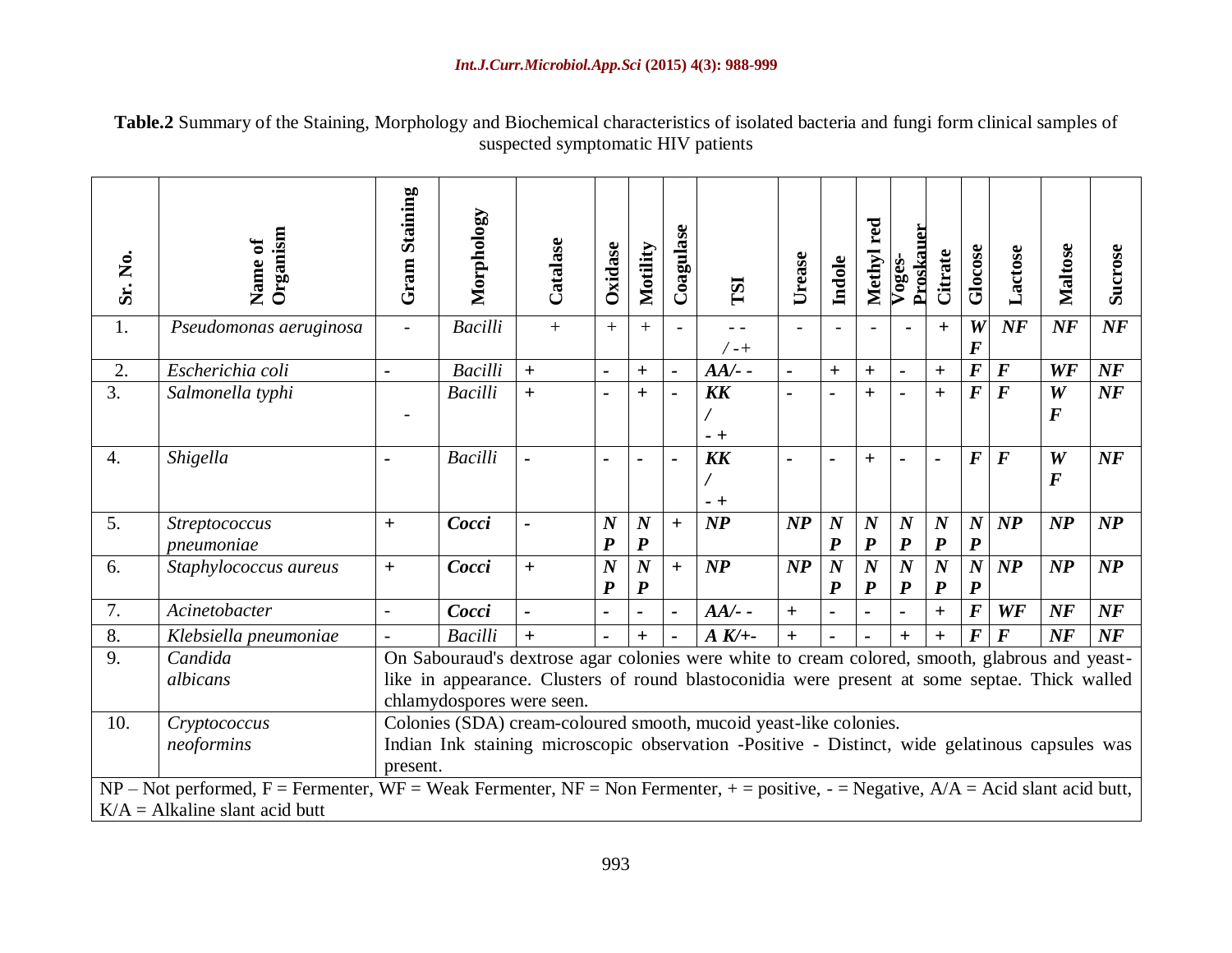| Sr. | <b>Extract</b> | Wt. of extract | Wt. of empty      | <b>Total</b><br>weight<br><b>of</b> | <b>Stock</b> |
|-----|----------------|----------------|-------------------|-------------------------------------|--------------|
| No. |                | (g)            | tube $(g)$        |                                     | solution     |
|     |                |                |                   | $extract$ (g)                       | g/ml         |
|     |                |                | Acetone           |                                     |              |
|     | <b>Neem</b>    |                |                   |                                     | 1g/ml        |
| 1.  | Fruit          | 39.2           | 21.8              | 17                                  |              |
| 2.  | <b>Bark</b>    | 26.3           | 21.98             | 4.3                                 |              |
| 3.  | Leaves         | 25.5           | 21.48             | 4                                   |              |
|     |                |                | <b>Chloroform</b> |                                     |              |
|     | <b>Neem</b>    |                |                   |                                     | 1g/ml        |
| 4.  | Fruit          | 32<br>22<br>10 |                   |                                     |              |
| 5.  | <b>Bark</b>    | 29.1           | 21.68             | 7.4                                 |              |
| 6.  | Leaves         | 33.6           | 21.52             | 12.08                               |              |

**Table.3** Summary of the concentration of the extract obtained from different plant parts g/ml

**Table.4** Comparative results of the zones of the inhibition formed by the acetone extract prepared from different plant parts of Neem against bacterial and fungal opportunistic pathogens tested by disc diffusion assay

|                             |                      | <b>Extracti</b><br><b>on</b><br>solvent |                                          | Zone of inhibition in mm |                                   |                          |          |                             |                          |                          |                                |                          |                            |  |  |  |  |
|-----------------------------|----------------------|-----------------------------------------|------------------------------------------|--------------------------|-----------------------------------|--------------------------|----------|-----------------------------|--------------------------|--------------------------|--------------------------------|--------------------------|----------------------------|--|--|--|--|
| <b>Plant</b><br><b>Name</b> | <b>Plant</b><br>part |                                         | <b>Concentration of</b><br>Extract mg/ml | Pseudomonas              | aeruginosa<br>Escherichia<br>coli | Salmonella<br>typhi      | Shigella | Streptococcus<br>pneumoniae | Staphylococcus<br>aureus | Acinetobacter            | $p$ neum $oniae$<br>Klebsiella | albicans<br>Candida      | Cryptococcus<br>neoformans |  |  |  |  |
|                             |                      | Acetone                                 | 5                                        | 10                       | $\overline{a}$                    | -                        | -        | $\overline{\phantom{a}}$    | 11                       | $\overline{\phantom{0}}$ | 10                             | $\overline{\phantom{0}}$ | $\qquad \qquad -$          |  |  |  |  |
|                             | Leaf                 |                                         | 10                                       | 15                       | 10                                | $\overline{\phantom{0}}$ |          |                             | 13                       | $\overline{a}$           | 13                             |                          |                            |  |  |  |  |
|                             |                      |                                         | 20                                       | 16                       | 12                                | $\overline{a}$           | 14       | 12                          | 18                       | $\overline{\phantom{0}}$ | 15                             | 11                       | $\overline{\phantom{0}}$   |  |  |  |  |
|                             |                      |                                         | 30                                       | 20                       | 16                                | $\overline{a}$           | 15       |                             | 20                       |                          | 16                             | 12                       | $\overline{\phantom{0}}$   |  |  |  |  |
|                             |                      | Acetone                                 | 5                                        |                          |                                   | $\overline{a}$           | -        | $\overline{\phantom{0}}$    |                          |                          | $\overline{\phantom{0}}$       | $\overline{\phantom{0}}$ |                            |  |  |  |  |
|                             | <b>Bark</b>          |                                         | 10                                       |                          | -                                 | -                        | -        | -                           | 10                       | -                        | $\qquad \qquad -$              | -                        | $\qquad \qquad -$          |  |  |  |  |
| <b>Neem</b>                 |                      |                                         | 20                                       | 11                       |                                   | $\overline{a}$           | 11       | 12                          | 13                       |                          |                                |                          |                            |  |  |  |  |
|                             |                      |                                         | 30                                       | 12                       | $\overline{\phantom{0}}$          | $\overline{a}$           | 13       | 14                          | 14                       | $\overline{\phantom{0}}$ | 12                             | 13                       | 12                         |  |  |  |  |
|                             |                      | Acetone                                 | 5                                        |                          | $\overline{a}$                    | $\overline{a}$           | -        |                             |                          |                          | $\overline{\phantom{0}}$       | $\overline{\phantom{0}}$ |                            |  |  |  |  |
|                             | Fruit                |                                         | 10                                       | $\overline{\phantom{a}}$ | $\overline{\phantom{0}}$          | -                        | -        | -                           | $\overline{\phantom{0}}$ | -                        | $\qquad \qquad -$              | -                        | $\overline{\phantom{0}}$   |  |  |  |  |
|                             |                      |                                         | 20                                       |                          |                                   | -                        |          |                             |                          |                          | $\qquad \qquad -$              |                          |                            |  |  |  |  |
|                             |                      |                                         | 30                                       | $\overline{\phantom{0}}$ | 10                                | $\overline{\phantom{0}}$ | 14       | -                           |                          | $\overline{a}$           | $\qquad \qquad -$              | 12                       | $\qquad \qquad -$          |  |  |  |  |
| <b>Disc with Acetone</b>    |                      | -Ve $C$                                 |                                          |                          |                                   |                          |          |                             |                          |                          |                                |                          |                            |  |  |  |  |
| <b>Antibiotic disc</b>      |                      | $+Ve C$                                 | $+$                                      | $^{+}$                   | $^{+}$                            | $^{+}$                   | $^{+}$   | $^{+}$                      | $^{+}$                   | $^{+}$                   | $+$                            | $^{+}$                   |                            |  |  |  |  |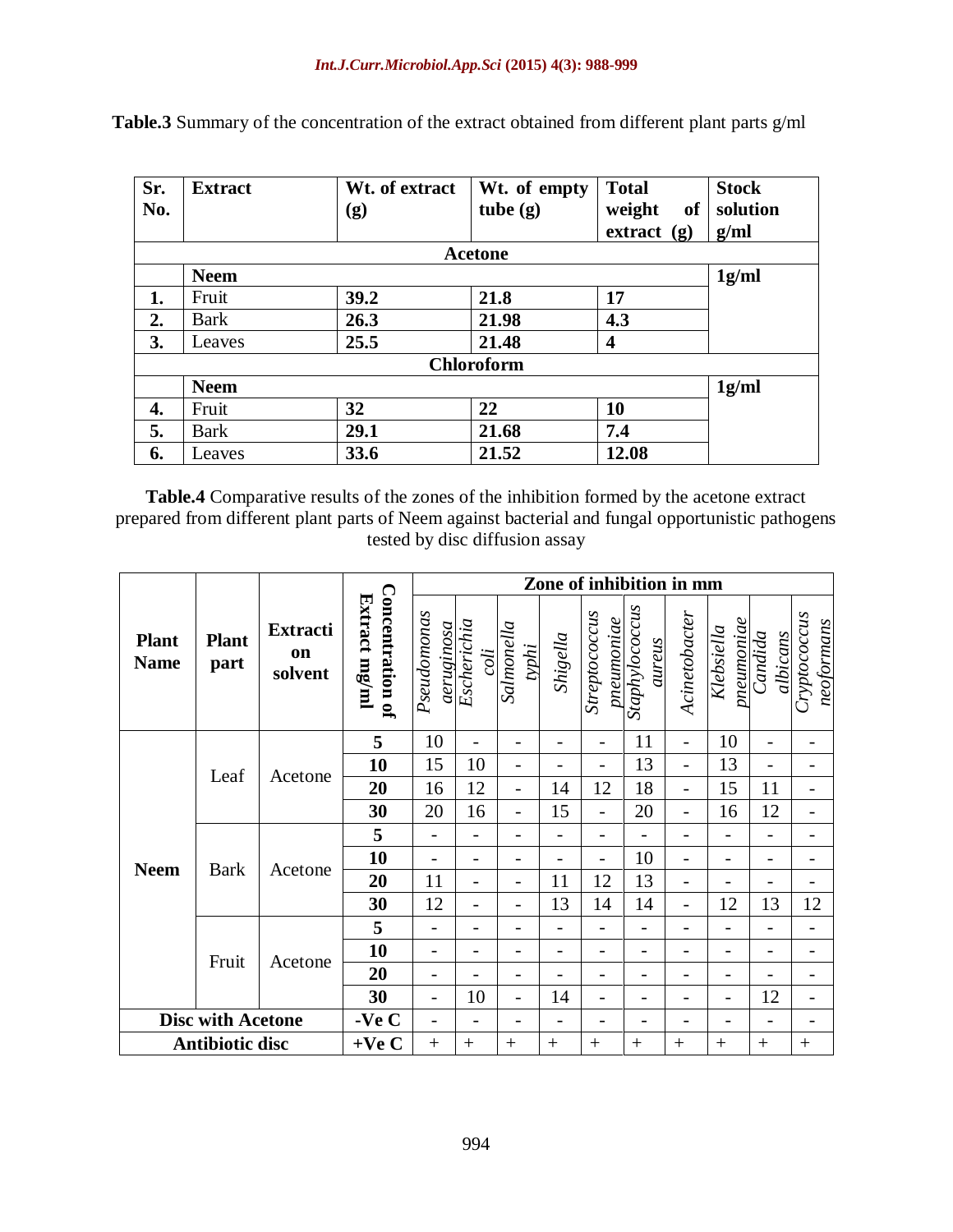**Table.5** Comparative results of the zones of the inhibition formed by the chloroform extract prepared from different plant parts of Neem against bacterial and fungal opportunistic pathogens tested by disc diffusion assay

|                             |                        |                              |                                      | Zone of inhibition in mm  |                          |                          |                          |                             |                           |                          |                            |                          |                            |  |  |
|-----------------------------|------------------------|------------------------------|--------------------------------------|---------------------------|--------------------------|--------------------------|--------------------------|-----------------------------|---------------------------|--------------------------|----------------------------|--------------------------|----------------------------|--|--|
| <b>Plant</b><br><b>Name</b> | <b>Plant</b><br>part   | <b>Extraction</b><br>solvent | Concentration<br>of Extract<br>mg/ml | Pseudomonas<br>aeruginosa | Escherichia<br>coli      | Salmonella<br>typhi      | Shigella                 | Streptococcus<br>pneumoniae | Staphylococc<br>us aureus | Acinetobacter            | $n$ eumoniae<br>Klebsiella | albicans<br>Candida      | Cryptococcus<br>neoformans |  |  |
|                             |                        |                              | 5                                    |                           | -                        | $\overline{\phantom{0}}$ | $\overline{\phantom{0}}$ | $\qquad \qquad$             | -                         | $\overline{\phantom{0}}$ | -                          | $\overline{\phantom{0}}$ |                            |  |  |
|                             | Fruit                  | Chloroform                   | 10                                   |                           |                          | $\overline{\phantom{0}}$ | $\overline{a}$           |                             | -                         |                          | $\overline{a}$             |                          |                            |  |  |
|                             |                        |                              | 20                                   | $\overline{\phantom{0}}$  | 10                       | $\overline{\phantom{0}}$ | -                        | $\qquad \qquad -$           | -                         | -<br>-                   |                            | -                        |                            |  |  |
|                             |                        |                              | 30                                   | $\overline{\phantom{a}}$  | 12                       | $\overline{\phantom{a}}$ | 10                       | $\qquad \qquad =$           | -                         | -                        | -                          | 14                       | $\overline{\phantom{0}}$   |  |  |
|                             |                        | Chloroform                   | 5                                    |                           | -                        | $\overline{\phantom{0}}$ | -                        | 12                          | 11                        | -                        | -                          |                          |                            |  |  |
| <b>Neem</b>                 | Leaf                   |                              | 10                                   | 10                        | $\overline{a}$           | $\overline{\phantom{0}}$ | $\overline{a}$           | 13                          | 12                        | $\overline{\phantom{0}}$ | $\overline{a}$             | 13                       | $\overline{\phantom{0}}$   |  |  |
|                             |                        |                              | 20                                   | 11                        | -                        | -                        | $\overline{a}$           | 14                          | 15                        | $\overline{\phantom{0}}$ | 12                         | 15                       | $\overline{\phantom{0}}$   |  |  |
|                             |                        |                              | 30                                   | 12                        | $\overline{\phantom{0}}$ | 12                       | $\overline{a}$           | 18                          | 16                        | -                        | 13                         | 17                       | $\overline{\phantom{a}}$   |  |  |
|                             |                        |                              | 5                                    |                           | -                        | 10                       | $\overline{a}$           | $\overline{\phantom{a}}$    | 12                        | $\overline{\phantom{0}}$ | $\overline{\phantom{0}}$   | 10                       | $\overline{\phantom{0}}$   |  |  |
|                             |                        | Chloroform                   | 10                                   |                           | -                        | $\qquad \qquad -$        | -                        | $\overline{\phantom{0}}$    | 13                        | -                        | -                          | 12                       | $\overline{\phantom{0}}$   |  |  |
|                             | <b>Bark</b>            |                              | 20                                   |                           |                          | $\qquad \qquad -$        | 14                       | 14                          | 16                        | -                        | -                          | 13                       | 12                         |  |  |
|                             |                        |                              | 30                                   | 14                        |                          | $\qquad \qquad -$        | 16                       | 16                          | 17                        | -                        | 10                         | 15                       | 13                         |  |  |
| <b>Disc with Chloroform</b> |                        | - $VeC$                      |                                      |                           |                          | -                        |                          |                             | Ξ.                        | -                        |                            |                          |                            |  |  |
|                             | <b>Antibiotic disc</b> |                              | $+Ve C$                              | $+$                       | $^{+}$                   | $^{+}$                   | $^{+}$                   | $+$                         | $^{+}$                    | $+$                      | $^{+}$                     | $+$                      | $^{+}$                     |  |  |



**Fig.1** Soxhlet apparatus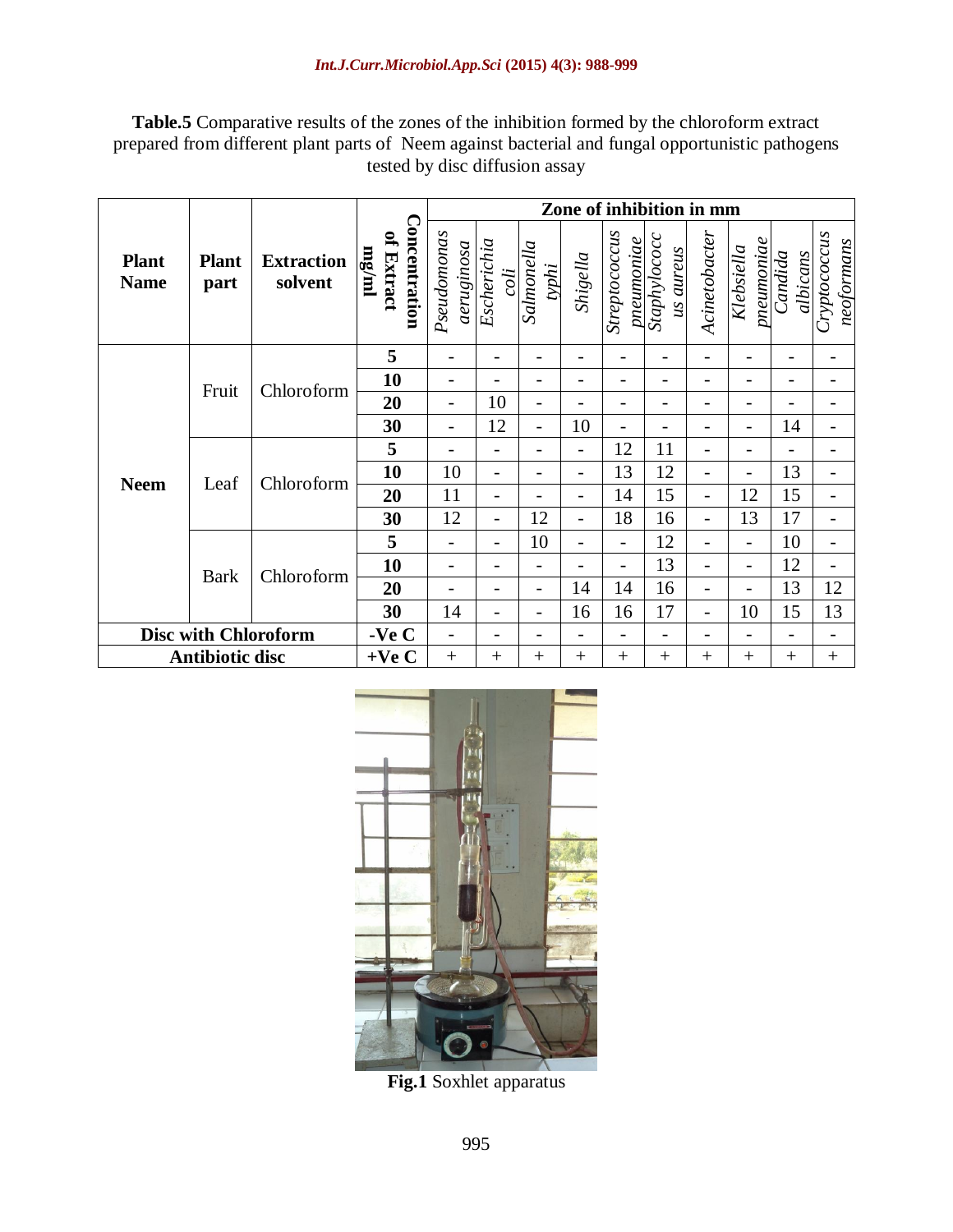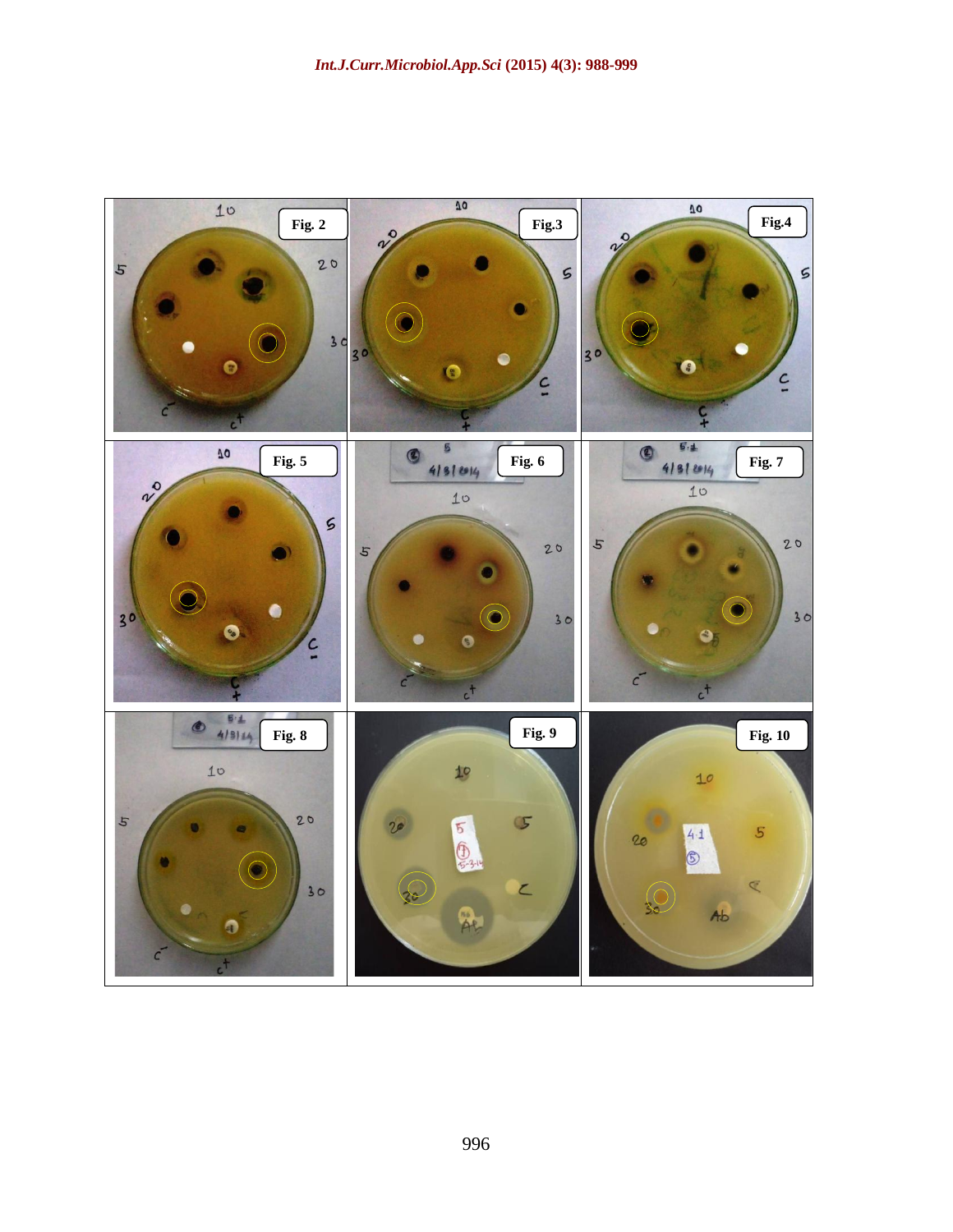

**Figs 2-13:** Zone of inhibitions against opportunistic bacterial and fungal pathogens formed by acetone and chloroform Neem extract. **(Fig. 2-5)** Zone of inhibition (20mm) against *Pseudomonas aeruginosa* and *Staphylococcus aureus* followed by (16mm) for *E. Coli* and *Klebsiella pneumoniae* respectively by formed by Neem leaf with acetone extract. **(Fig. 6-7)** Zone of inhibition (14mm) against *Streptococcus pneumoniae* and *Staphylococcus aureus* formed by Neem bark with acetone extract. **(Fig. 8-10)**Zone of inhibition (18, 17 and 12mm) against *Streptococcus pneumoniae, Staphylococcus aureus and E. coli* formed by Neem leaf, bark and fruit with chloroform extract respectively. **(Fig. 11-13)** Zone of inhibition (17mm) against *Candida albicans* formed by Neem leaf with chloroform extract and zone of inhibition (12mm and 13mm) against *Cryptococcus neoformans* formed by Neem bark with acetone and chloroform extract, respectively.

#### **Conclusion**

Many of the existing synthetic drugs cause various side effects. Hence, plant compounds based drug development could be useful in meeting this demand for newer drugs with minimal side effects (Srivastava *et al.,* 2000). It is possible that Neem may take a role as an adjuvant to the use of antibiotics or as a replacement of current antibiotics to treat the opportunistic infections. The present study showed the effectiveness of Neem plant part extract with chloroform and acetone as a solvent against the most common opportunistic infection associated with AIDS. Further study also needs to be conducted to determine the active compound (s) that poses antimicrobial activities and their concentration.

#### **References**

Alam, N., Hossain, M., Mottalib, M. A., Sulaiman, S. A., and Gan, S. H. 2012. Methanolic extracts of

*Withania somnifera* leaves, fruits and roots possess antioxidant properties and antibacterial activities. *Complementary and Alternative medicine*. 12 (175) : 2-8.

- Almas, K., and Ansallafi, T.R. 1995. The natural toothbrush. *World health Forum*. 16: 206-210.
- Anonymous. 1992.Neem: tree for solving global problems. National Research Council . National Academy Press, Washington D.C.
- Anonymous. 2007. Guidelines for prevention and management of common opportunistic infections / malignancies among HIV-infected adult and adolescent. *National AIDS Control Organization, Ministry of Health and Family Welfare, Government of India*. *2*(1) : 1-70.
- AydinCiledag and DemetKarnak 2011. AIDS and Opportunistic Infections, Microbes, Viruses and Parasites in AIDS Process, Prof. VladimArZajac (Ed.): 88-111 ISBN: 978-953-307- 601-0, InTech, Available from: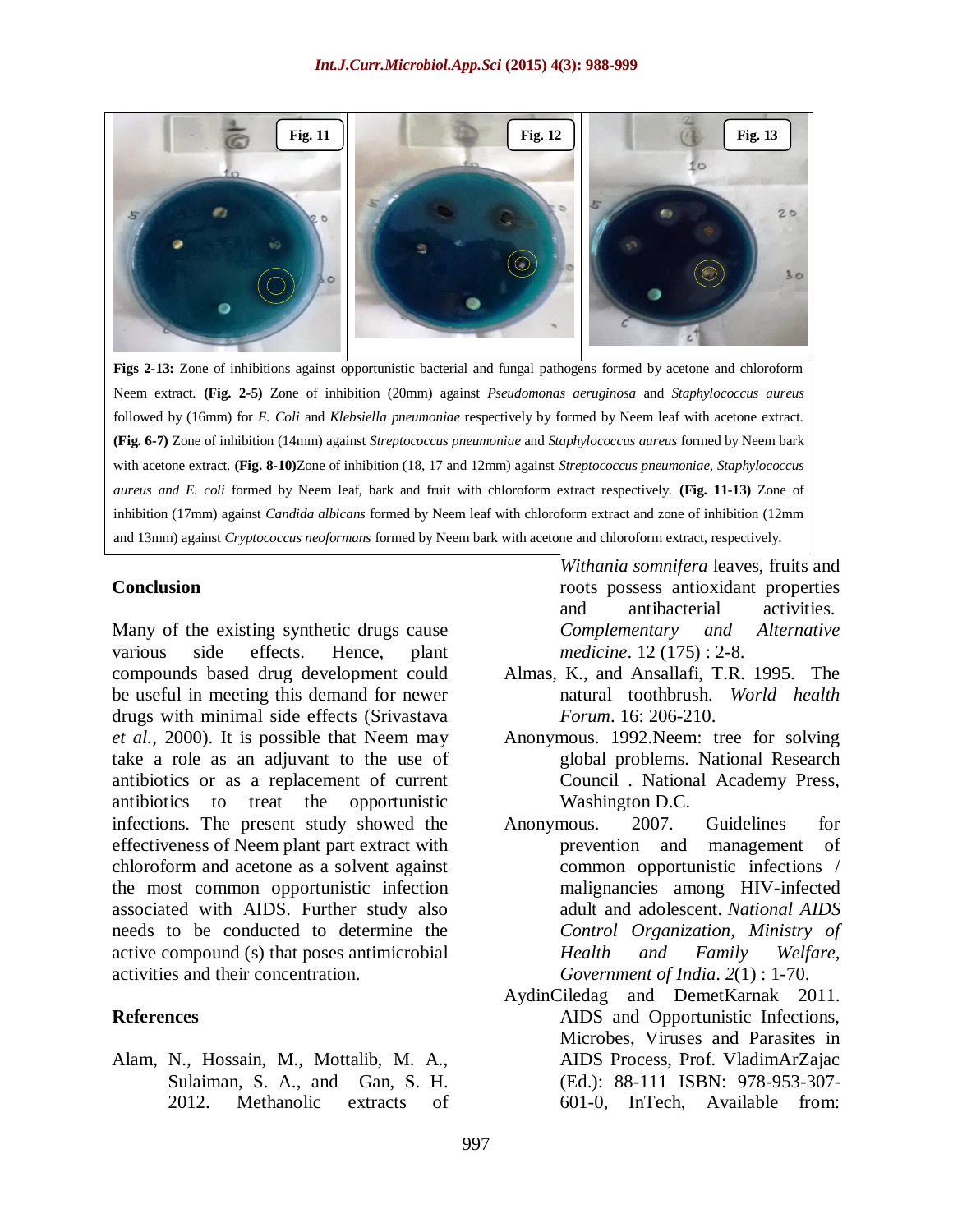[http://www.intechopen.com/books/m](http://www.intechopen.com/books/microbes-viruses-and-parasites-in-aids) [icrobes-viruses-and-parasites-in](http://www.intechopen.com/books/microbes-viruses-and-parasites-in-aids)[aidsp](http://www.intechopen.com/books/microbes-viruses-and-parasites-in-aids)rocess/aids-andopportunisticinfections.

- Bachmeyer, C., Landgraf, N., Cordier, F., Lemaitre, P. and Blum, L. 2005. *Acinetobacter baumanii* folliculitis in a patient with AIDS. *ClinExpDermatol*. 30(3) : 256-8.
- Chaturvedi, P., Bag, A., Rawat, V., Jyala, N. S., Satyavali, V. and Jha, P. K. 2011. Antibacterial effects of *Azadirachta indica* leaf and bark extract in clinical isolates of Diabetic Patients. NJIRM. 2(1) : 5- 9.
- Handa, S. S., Khanuja, S. P. S., Longo, G., and Dev, D. R. 2008. Extraction technologies for medicinal and aromatic plants. Italy: United Nations Industrial Development Organization and the International Centre for Science and High Technology. http://institute.unido.org/documents/ M8 LearningResources/ICS/14.

Extraction Technologies for Medicinal and Aromatic Plants.pdf : 7-78.

- Harsha, M., Santosh, G. and Sharda, S. 2011. Antimicrobial and spermicidal activities of *Parthenium hysterophoruslinn*. and alstoniascholarislinn. *Indian Journal of Natural Products and Resources*. *2*(4) : 458-463.
- Hirschtick, R. E., Glassroth, J., Jordan, M. C., Wilcosky, T. C., Wallace, J. M., Kvale, P. A., Markowitz, N., Rosen, M. J., Mangura, B.T. and Hopewell, P. C. 1995. Bacterial pneumonia in persons infected with the human immunodeficiency virus. *N Eng J Med.* 333 (13) : 845–51.
- Joseph, I., and Ranjit Singh, A. J. A. 2008. Antimicrobial activity of selected medicinal plants, *Craetva magna*

(linn.), *Pongamiaglabra* (linn.) and *Areca catechu* (linn.). *Ethnobotanical Leaflets*. 12 : 995-1002.

- Kurdekar, R. R., Hegde, G. R., Hegde, G. and Hebbar, S. S. 2012. Antimicrobial screening of medicinal plants against human pathogens- a comparative account of two different methods of extraction. *International Journal of Drug Development & Research*. 4(1) : 82-89.
- Mahmoud, D. A., Hassanein, N. M., Youssef, K. A. and AbouZeid, M. A. 2011. Antifungal activity of different Neem leaf extracts and the nimonol against some important human pathogens. Braz. J. Microbiol. 42 (3) : 1-5.
- Meyer, C. N., Skinhoj, P., and Prag, J. 1994. Incidence, species, distribution, risk factors, outcome and influence of long term prophylactic antibiotic treatment. *Sc and J Infect Dis*. 26 : 635-642.
- Mukherjee and Pulok. 2010. Quality control herbal drugs, an approach to evaluation of botanicals. New Delhi Business horizons. 460-464.
- Nayak, A., Nayak, R., G Soumya, B., Bhat, K., and Kudalkar, K. 2011. Evaluation of antibacterial and anticandidial efficacy of aqueous and alcoholic extract of Neem (*Azadirachtaindica*). *IJRAP*. *2*(1) : 230-235.
- Phuong, L., Simon, Y., Awa, A., Chantal, L. B. and Yves G. 2003. Enteropathogenic *Klebsiella pneumoniae* HIV-Infected Adults, Africa. *Emerging Infectious Diseases,* 9(1): 135-137.
- Rastogi, R. P., and Mehrotra, B. N. 1995. Compendium of Indian medicinal plants. *CSIR new Delhi and CDR1, Luknow*(1) : 423-434.